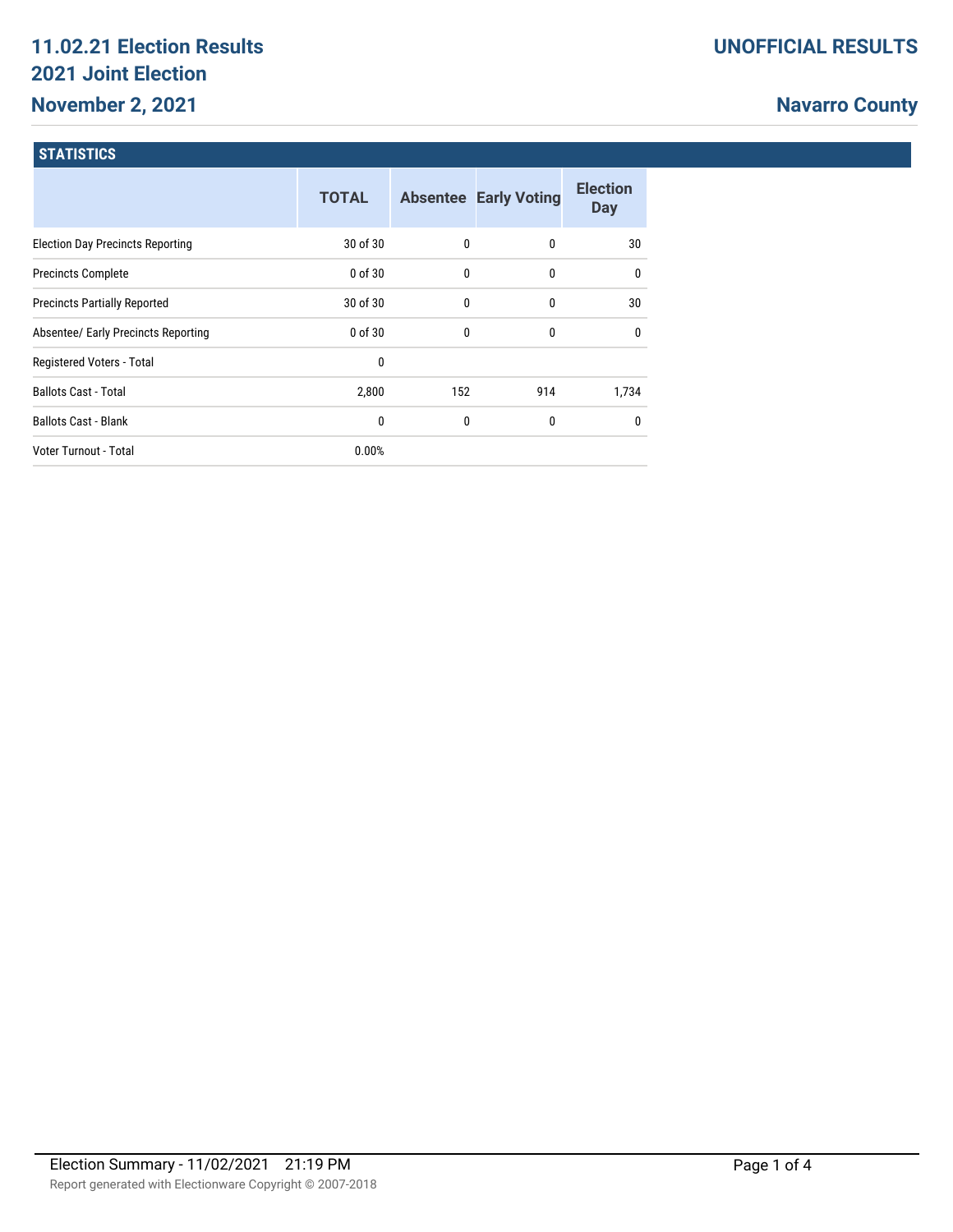## **Navarro County**

#### **STATE PROP 1**

Vote For 1

|                            | <b>TOTAL</b> | <b>VOTE %</b> |     | <b>Absentee Early Voting</b> | <b>Election</b><br><b>Day</b> |
|----------------------------|--------------|---------------|-----|------------------------------|-------------------------------|
| For                        | 2,380        | 85.80%        | 127 | 786                          | 1,467                         |
| Against                    | 394          | 14.20%        | 24  | 117                          | 253                           |
| <b>Total Votes Cast</b>    | 2,774        | 100.00%       | 151 | 903                          | 1,720                         |
| Overvotes                  | 0            |               | 0   | 0                            | $\mathbf 0$                   |
| <b>Undervotes</b>          | 26           |               | 1   | 11                           | 14                            |
| <b>Contest Totals</b>      | 2,800        |               | 152 | 914                          | 1,734                         |
| <b>Precincts Reporting</b> |              | 30 of 30      |     |                              |                               |

### **STATE PROP 2**

Vote For 1

|                            | <b>TOTAL</b> | <b>VOTE %</b> |                | <b>Absentee Early Voting</b> | <b>Election</b><br><b>Day</b> |
|----------------------------|--------------|---------------|----------------|------------------------------|-------------------------------|
| For                        | 1,661        | 59.79%        | 99             | 588                          | 974                           |
| Against                    | 1,117        | 40.21%        | 51             | 315                          | 751                           |
| <b>Total Votes Cast</b>    | 2,778        | 100.00%       | 150            | 903                          | 1,725                         |
| Overvotes                  | 0            |               | 0              | 0                            | $\pmb{0}$                     |
| <b>Undervotes</b>          | 22           |               | $\overline{2}$ | 11                           | 9                             |
| <b>Contest Totals</b>      | 2,800        |               | 152            | 914                          | 1,734                         |
| <b>Precincts Reporting</b> |              | 30 of 30      |                |                              |                               |

## **STATE PROP 3**

Vote For 1

|                            | <b>TOTAL</b> | <b>VOTE %</b> |     | <b>Absentee Early Voting</b> | <b>Election</b><br><b>Day</b> |
|----------------------------|--------------|---------------|-----|------------------------------|-------------------------------|
| For                        | 2,058        | 74.32%        | 109 | 646                          | 1,303                         |
| Against                    | 711          | 25.68%        | 42  | 255                          | 414                           |
| <b>Total Votes Cast</b>    | 2,769        | 100.00%       | 151 | 901                          | 1,717                         |
| Overvotes                  | 0            |               | 0   | 0                            | 0                             |
| Undervotes                 | 31           |               | 1   | 13                           | 17                            |
| <b>Contest Totals</b>      | 2,800        |               | 152 | 914                          | 1,734                         |
| <b>Precincts Reporting</b> |              | 30 of 30      |     |                              |                               |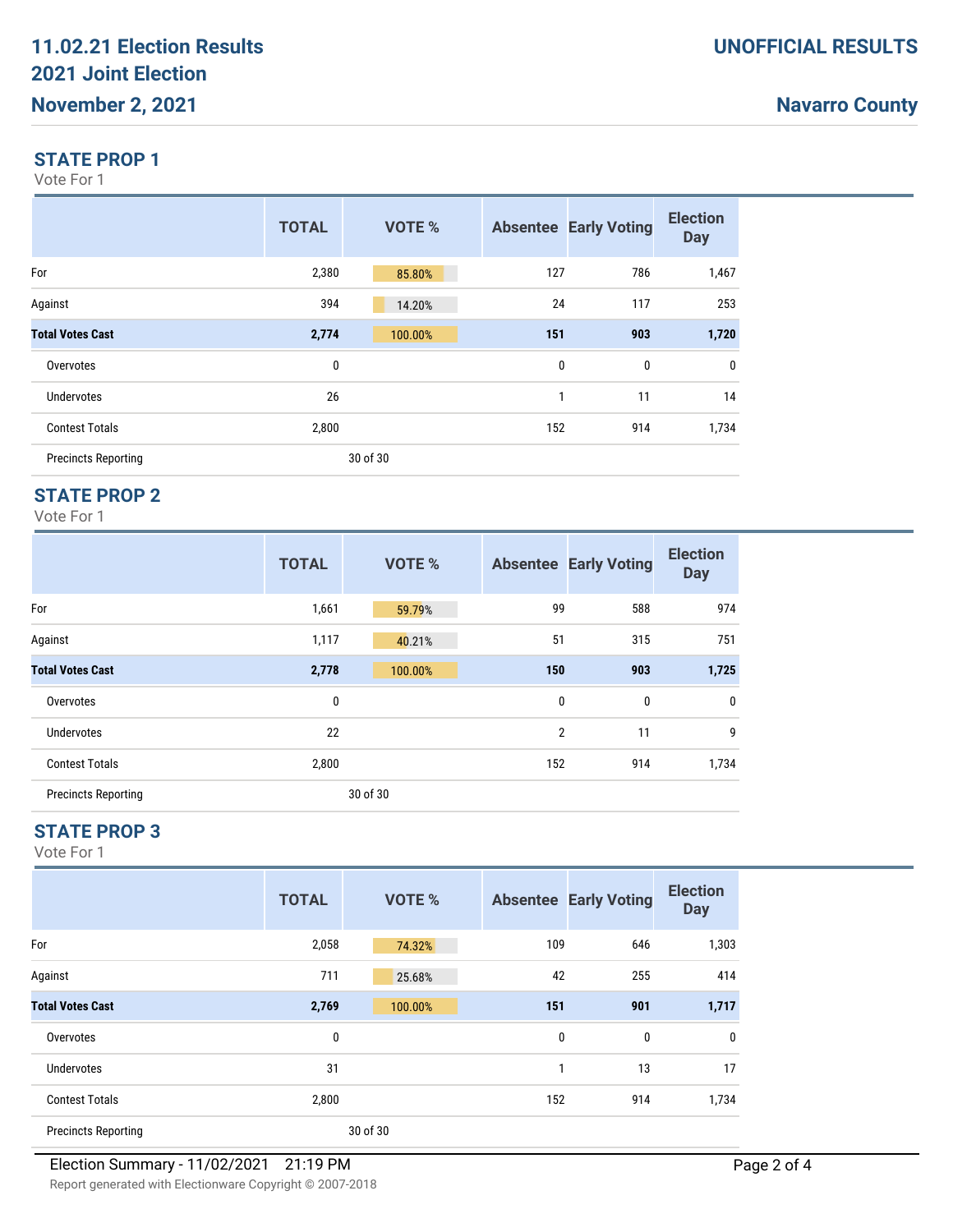## **Navarro County**

#### **STATE PROP 4**

Vote For 1

|                            | <b>TOTAL</b> | <b>VOTE %</b> |     | <b>Absentee Early Voting</b> | <b>Election</b><br><b>Day</b> |
|----------------------------|--------------|---------------|-----|------------------------------|-------------------------------|
| For                        | 1,710        | 62.48%        | 82  | 553                          | 1,075                         |
| Against                    | 1,027        | 37.52%        | 63  | 336                          | 628                           |
| <b>Total Votes Cast</b>    | 2,737        | 100.00%       | 145 | 889                          | 1,703                         |
| Overvotes                  | 0            |               | 0   | 0                            | 0                             |
| <b>Undervotes</b>          | 63           |               | 7   | 25                           | 31                            |
| <b>Contest Totals</b>      | 2,800        |               | 152 | 914                          | 1,734                         |
| <b>Precincts Reporting</b> |              | 30 of 30      |     |                              |                               |

### **STATE PROP 5**

Vote For 1

|                            | <b>TOTAL</b> | <b>VOTE %</b> |     | <b>Absentee Early Voting</b> | <b>Election</b><br><b>Day</b> |
|----------------------------|--------------|---------------|-----|------------------------------|-------------------------------|
| For                        | 1,654        | 60.28%        | 96  | 559                          | 999                           |
| Against                    | 1,090        | 39.72%        | 51  | 332                          | 707                           |
| <b>Total Votes Cast</b>    | 2,744        | 100.00%       | 147 | 891                          | 1,706                         |
| Overvotes                  | $\bf{0}$     |               | 0   | 0                            | $\mathbf 0$                   |
| <b>Undervotes</b>          | 56           |               | 5   | 23                           | 28                            |
| <b>Contest Totals</b>      | 2,800        |               | 152 | 914                          | 1,734                         |
| <b>Precincts Reporting</b> |              | 30 of 30      |     |                              |                               |

## **STATE PROP 6**

Vote For 1

|                            | <b>TOTAL</b> | <b>VOTE %</b> |     | <b>Absentee Early Voting</b> | <b>Election</b><br><b>Day</b> |
|----------------------------|--------------|---------------|-----|------------------------------|-------------------------------|
| For                        | 2,482        | 89.67%        | 128 | 817                          | 1,537                         |
| Against                    | 286          | 10.33%        | 21  | 85                           | 180                           |
| <b>Total Votes Cast</b>    | 2,768        | 100.00%       | 149 | 902                          | 1,717                         |
| Overvotes                  | 0            |               | 0   | 0                            | $\mathbf{0}$                  |
| Undervotes                 | 32           |               | 3   | 12                           | 17                            |
| <b>Contest Totals</b>      | 2,800        |               | 152 | 914                          | 1,734                         |
| <b>Precincts Reporting</b> |              | 30 of 30      |     |                              |                               |